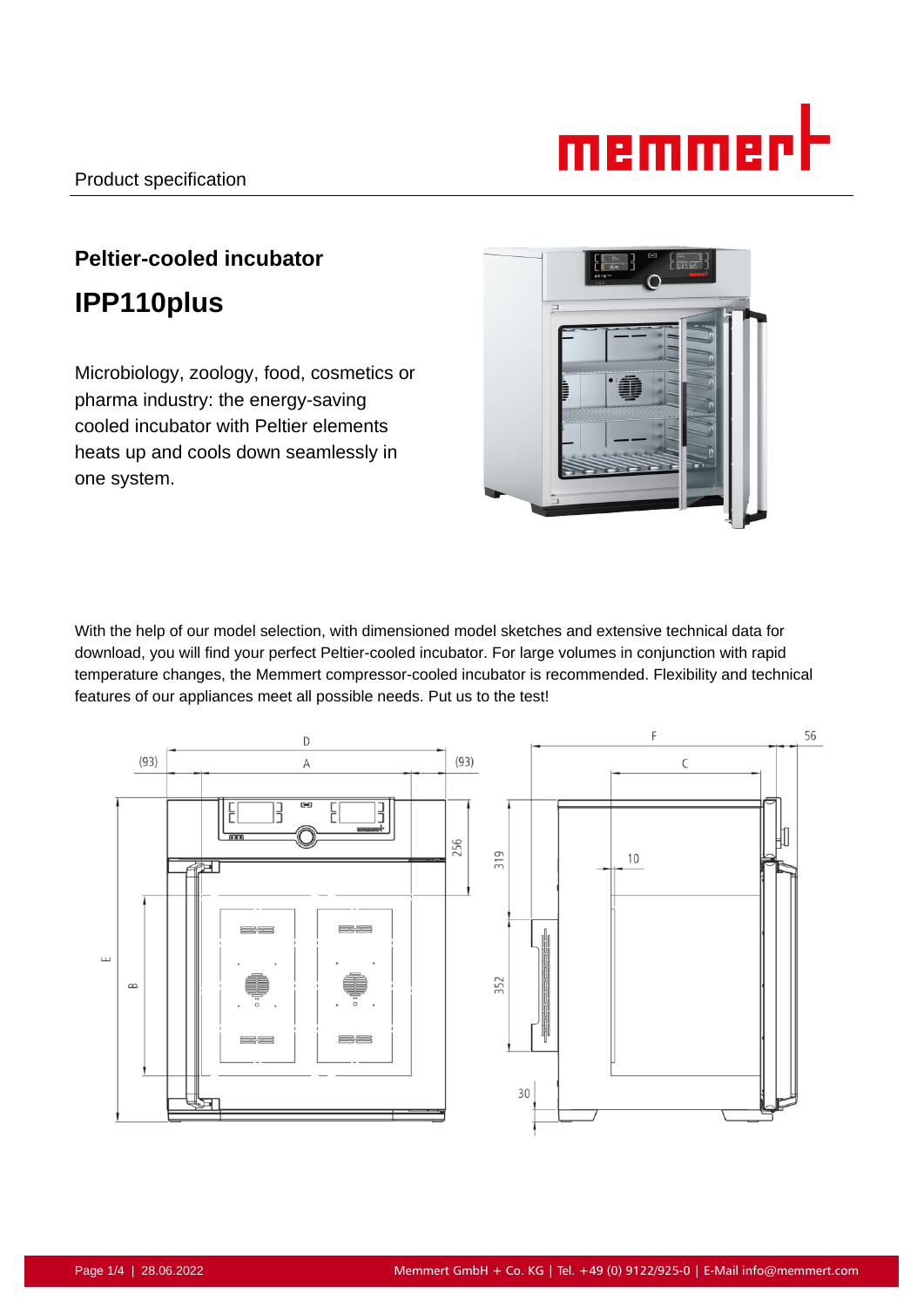# **Temperature**

| Setting temperature range              | 0 to $+70$ °C                                                                                                     |
|----------------------------------------|-------------------------------------------------------------------------------------------------------------------|
| Working temperature range              | with light: $+10$ to $+40$ °C                                                                                     |
| Working temperature range              | without light: from 0 (at least 20 below ambient temperature) to $+70^{\circ}$ C                                  |
| <b>Setting accuracy</b><br>temperature | 0.1 °C                                                                                                            |
| <b>Temperature sensor</b>              | 2 Pt100 sensors DIN Class A in 4-wire-circuit for mutual monitoring, taking over functions in case of an<br>error |

# **Control technology**

| <b>ControlCOCKPIT</b>        | TwinDISPLAY. Adaptive multifunctional digital PID-microprocessor controller with 2 high-definition<br>TFT-colour displays. |
|------------------------------|----------------------------------------------------------------------------------------------------------------------------|
| Language setting             | German, English, Spanish, French, Polish, Czech, Hungarian                                                                 |
| Timer                        | Digital backwards counter with target time setting, adjustable from 1 minute to 99 days                                    |
| <b>Function SetpointWAIT</b> | the process time does not start until the set temperature is reached                                                       |
| Calibration                  | three freely selectable temperature values                                                                                 |
| adjustable parameters        | temperature (Celsius or Fahrenheit), programme time, time zones, summertime/wintertime                                     |

#### **Ventilation**

#### **Communication**

| <b>Documentation</b>       | programme stored in case of power failure                                                                                                                                                                                                                                                                |
|----------------------------|----------------------------------------------------------------------------------------------------------------------------------------------------------------------------------------------------------------------------------------------------------------------------------------------------------|
| Programming                | AtmoCONTROL software on a USB stick for programming, managing and transferring programmes<br>via Ethernet interface or USB port                                                                                                                                                                          |
|                            |                                                                                                                                                                                                                                                                                                          |
| <b>Safety</b>              |                                                                                                                                                                                                                                                                                                          |
| <b>Temperature control</b> | over- and undertemperature monitor TWW, protection class 3.3 or adjustable temperature limiter<br>TWB, protection class 2, selectable on display                                                                                                                                                         |
| <b>AutoSAFETY</b>          | additionally integrated over- and undertemperature protection "ASF", automatically following the<br>setpoint value at a preset tolerance range, alarm in case of over- or undertemperature, heating<br>function is switched off in case of overtemperature, cooling function in case of undertemperature |
| Autodiagnostic system      | for fault analysis                                                                                                                                                                                                                                                                                       |
| Alarm                      | visual and acoustic                                                                                                                                                                                                                                                                                      |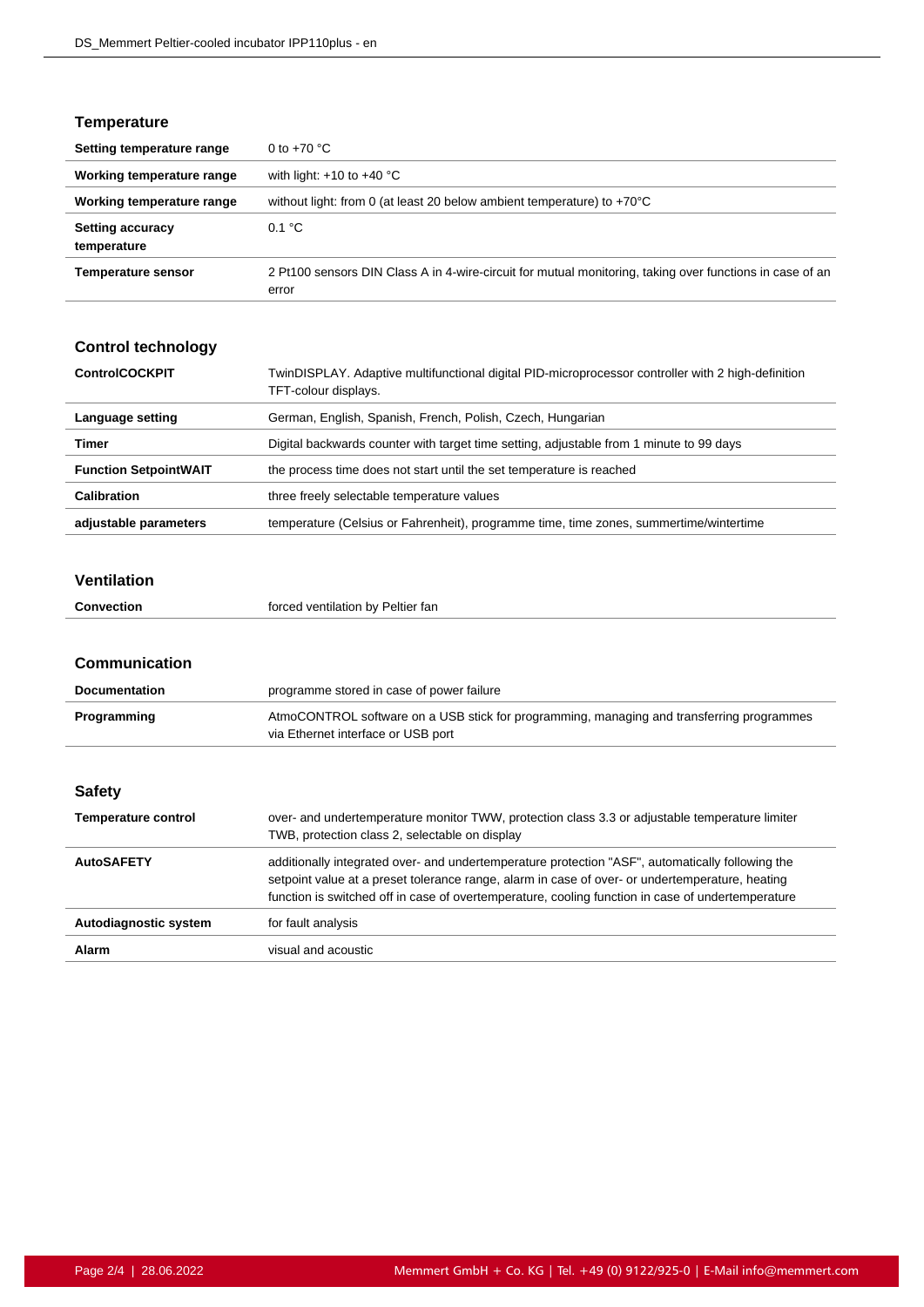# **Heating concept**

| <b>Peltier</b> | Heating and cooling performance distribution by individual control of the Peltier elements in the upper<br>and lower row |
|----------------|--------------------------------------------------------------------------------------------------------------------------|
| <b>Peltier</b> | energy-saving Peltier heating-/cooling system integrated in the rear (heat pump principle)                               |

# **Standard equipment**

| Door                          | fully insulated stainless steel door with 2-point locking (compression door lock) |
|-------------------------------|-----------------------------------------------------------------------------------|
| <b>Internals</b>              | 2 stainless steel grid(s), electropolished                                        |
| Works calibration certificate | for +10°C and +37°C                                                               |
| Door                          | inner glass door                                                                  |

## **Stainless steel interior**

| <b>Dimensions</b>         | $W_{(A)}$ x $h_{(B)}$ x $d_{(C)}$ : 560 x 480 x 400 mm (d less 10 mm for fan - Peltier) |
|---------------------------|-----------------------------------------------------------------------------------------|
| Volume                    | 108 l                                                                                   |
| Max. number of internals  |                                                                                         |
| Max. loading of chamber   | 150 kg                                                                                  |
| Max. loading per internal | 20 kg                                                                                   |

## **Textured stainless steel casing**

| <b>Dimensions</b> | $w_{(D)}$ x h <sub>(E)</sub> x d <sub>(F)</sub> : 745 x 864 x 656 mm (d +56mm door handle) |
|-------------------|--------------------------------------------------------------------------------------------|
| Housing           | rear zinc-plated steel                                                                     |
|                   |                                                                                            |

#### **Electrical data**

l,

| Voltage                | 230 V, 50/60 Hz |
|------------------------|-----------------|
| <b>Electrical load</b> | approx. 550 W   |
| Voltage                | 115 V, 50/60 Hz |
| <b>Electrical load</b> | approx. 550 W   |

# **Ambient conditions**

| Set Up                     | The distance between the wall and the rear of the appliance must be at least 15 cm. The clearance<br>from the ceiling must not be less than 20 cm and the side clearance from walls or nearby appliances<br>must not be less than 5 cm. |
|----------------------------|-----------------------------------------------------------------------------------------------------------------------------------------------------------------------------------------------------------------------------------------|
| <b>Ambient temperature</b> | 16 °C to 40 °C                                                                                                                                                                                                                          |
| Humidity rh                | max. 70 %, non-condensing                                                                                                                                                                                                               |
| Altitude of installation   | max. 2,000 m above sea level                                                                                                                                                                                                            |
| Overvoltage category       | Ш                                                                                                                                                                                                                                       |
| <b>Pollution degree</b>    |                                                                                                                                                                                                                                         |